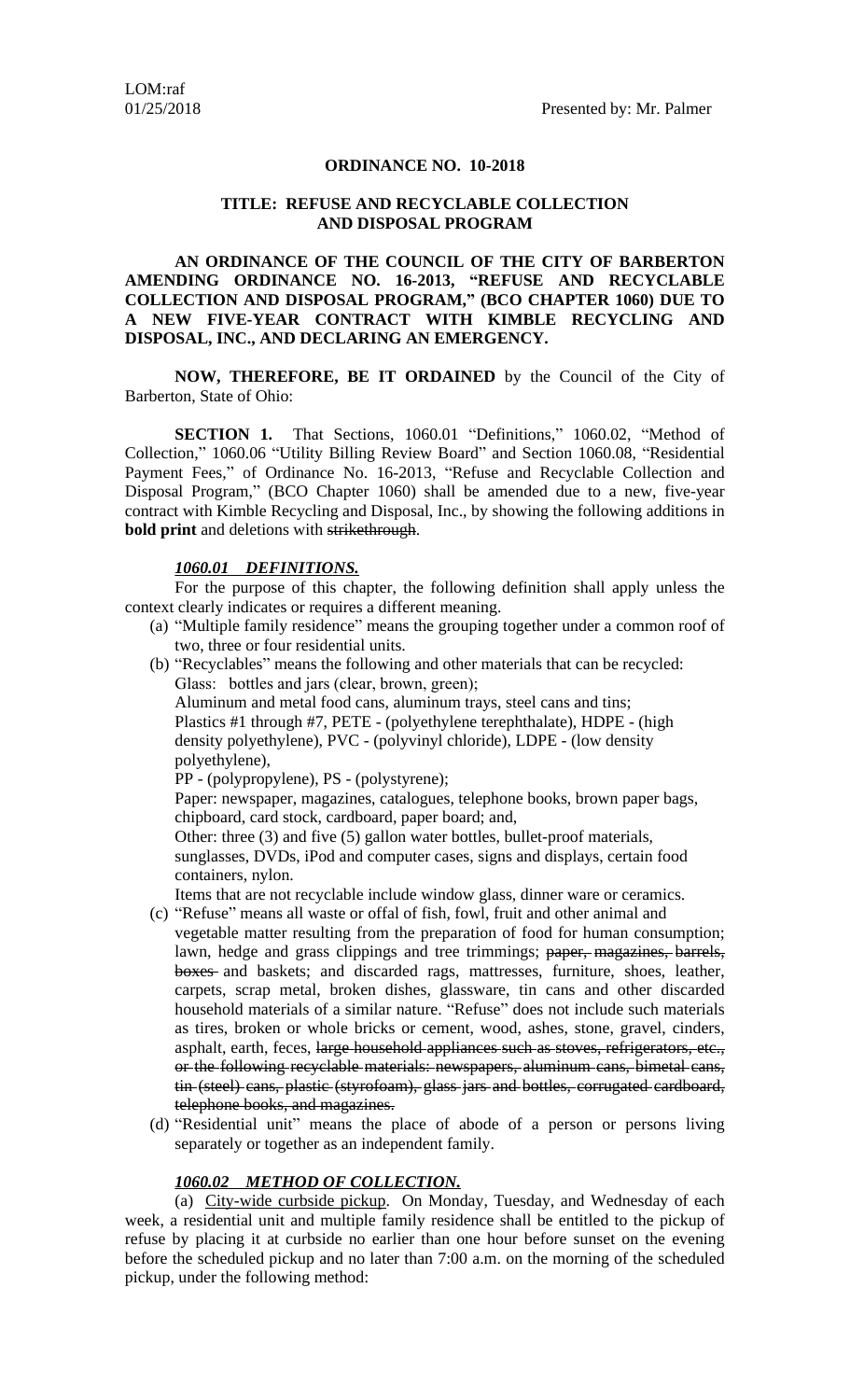(1) Residential units shall be entitled to the pickup of trash and garbage which is placed at the curb in the **95**-gallon cart assigned by **Kimble Recycling and Disposal, Inc. (Kimble). Additionally, residential units may place up to a maximum of two (2) cubic yards in volume in the form of bagged trash, private residential trash containers and/or items listed under (b) for weekly pickup. Kimble provided disposal carts must be fully utilized prior to the placement of additional bags or private containers at the curb.** Republic Waste Services. No residential unit may place on the curb, for collection, any other items, other than the assigned 64-gallon recycle cart from Republic Waste Services unless a permit has been obtained from Republic Waste Services or from an approved participating establishment.

Allowable items for permit pickups or any special citywide pickup programs may include:

(b) **Allowable items for weekly pickups (maximum two (2) cubic yards volume per week outside of the provided 95-gallon refuse cart) or any special citywide pickup programs may include:**

**Bags (20 or 30 gallons – securely tied)**

Bathroom fixtures **(residential)**

Bookcases **(no pieces larger than 4' x 4' x 4", must weigh less than 60 lbs.)** Car seats

Carpet (securely tied in rolls no longer than 4', **must weigh less than 60 lbs.)** Dog houses, dismantled (no pieces larger than 4' x 4' x 4", **must weigh less than 60 lbs.**)

Fencing (rolled and tied, not over 4' in length, **must weigh less than 60 lbs.)** Firewood storage boxes, dismantled (not over 4'long)

Furnaces **(residential, cut into 4' lengths, must weigh less than 60 lbs.)**

Furniture **(mattresses and upholstered furniture containing bed bugs must be wrapped in plastic)**

Grass (if bagged **and securely tied**)

House doors **(residential, cut into 4' lengths, must weigh less than 60 lbs.)**

Household appliances: washers, dryers, stoves, etc. (no items with freon and/or refrigeration compressors)

Mufflers **(cut into 4' lengths)**

Pallets (no longer than 4', dismantled and tied in bundles, **must weigh less than 60 lbs.**)

Picnic tables, dismantled (no pieces larger than 4' x 4' x 4", **must weigh less than 60 lbs.**)

**Private waste containers (33 gallons or less, must weigh less than 60 lbs.) Remodeling debris (homeowner generated only – no pieces larger than**

**4' x 4' x 4" – nails removed, must weigh less than 60 lbs.)** Spouting **(cut into 4' lengths, must weigh less than 60 lbs.)**

Storm doors **(residential)**

Storm windows **(residential)**

Swing sets, dismantled **(no pieces larger than 4' x 4' x 4", must weigh less than 60 lbs.)**

Tail pipes

Tree trimmings, brush or hedge trimmings (if tied in bundles no longer than 4') TV antenna, dismantled

Water heaters **(residential)**

Window boxes or planters (not over 4'long, **must weigh less than 60 lbs.**) Wood (no larger than 4' x 4'x 4", with no exposed nails, tied in bundles

Exceptions:

No appliances containing freon

No **contractor generated** construction**/remodeling** material

No dirt, soil or feces

No evictions or whole-house cleanouts

**No tires**

**No hazardous waste**

(2) Upon written notice to the Service Department, cancellation of this program requires a thirty (30) day written notice, the water must be turned off, may be cancelled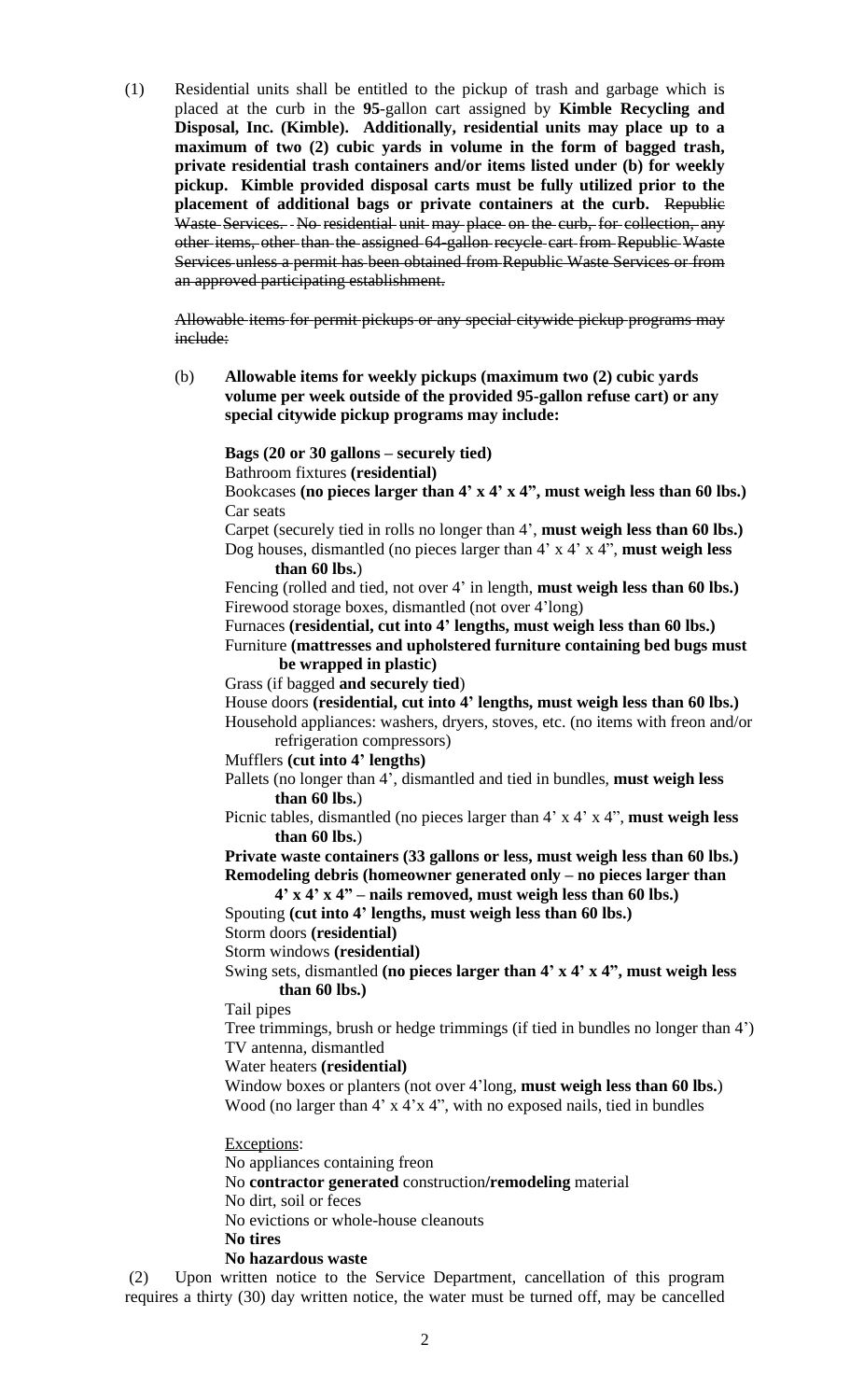only in increments of thirty (30) days, and may not be cancelled more than twice a year. The residential unit must continue to pay for the service for the first 30 days of the cancellation period. When the residential unit intends to resume its entitlement to citywide pickup service, such service shall be reinstated upon proper notification to the Service Department.

- (3) All **Kimble provided** trash **and recycle** containers**, along with any materials allowed for collection under 1 (b)** must be available for pickup at the curb unless the resident is physically disabled. In such cases, special arrangements will be made. **Special arrangements do not include the service of bulk items. Such items must be placed at the curb.**
- (4) All recyclable items must be placed in assigned Republic Waste Services **Kimble Recycling and Disposal, Inc.** recycling containers**, except large cardboard boxes, which may be placed outside of the container. Such boxes must be broken down and secured at placement** and placed at curbside along with nonrecyclable trash and garbage.
- (5) All trash **and recyclables** must be generated in the City of Barberton to be eligible for the citywide trash services. Any trash **and recyclables** not generated from the City of Barberton is prohibited from being placed curbside for residential citywide pickup.

### **(6) Carts and additional allowable trash placed for pick-up must be placed at the curbside or designated collection point of the residence that generated such trash and recyclables.**

(c) Private haulers not permitted. No residential unit may hire a private hauler licensed under Section 1060.03.

(d) Pickup of Court-ordered Evictions and Whole-house Cleanouts.

(1) After twenty-four (24) hours, a property owner/landlord shall be responsible to remove any items and/or trash left on the curb. If the property owner/landlord fails to do so, the City has the authority to have the items removed and any and all costs related to this removal shall be the responsibility of the property owner/landlord.

(2) The Municipal Court may also charge said costs as part of a fine in any criminal action. Any costs collected as a fine shall be remitted back to the City and placed in the General Fund.

(3) If the City is not reimbursed for these removal costs, the City reserves the right to assess these costs on the taxes of said property and collect them as a lien on the property, as well as recovering these costs in any other manner provided by law.

(e) Bylaws and regulations. Upon written notification to Council, the Director of Public Service may make such bylaws and regulations as the Director deems necessary for the safe, economical and efficient management of the services provided under this section, provided that such bylaws and regulations do not expressly conflict with any provisions of this chapter.

 **(7)** All trash containers and receptacles must be removed from the City right-of-way within twenty-four (24) hours of trash pickup.

## *1060.03 PERMIT.*

(a) No person shall engage in the business of collecting, hauling, removing and/or disposing of recyclables, garbage, animal or vegetable refuse, ashes, rubbish, trash or waste materials of any kind within the City and upon its streets without first obtaining an annual permit from the Director of Public Service and without complying with the requirements of this chapter. The fee for such a permit shall be three hundred dollars (\$300.00) per year for each motor vehicle to be operated within the City.

(b) Whoever desires a permit to engage in any business described in subsection (a) hereof shall make written application therefore at the Municipal Building. The written application must be made on the form provided, correctly stating the following information: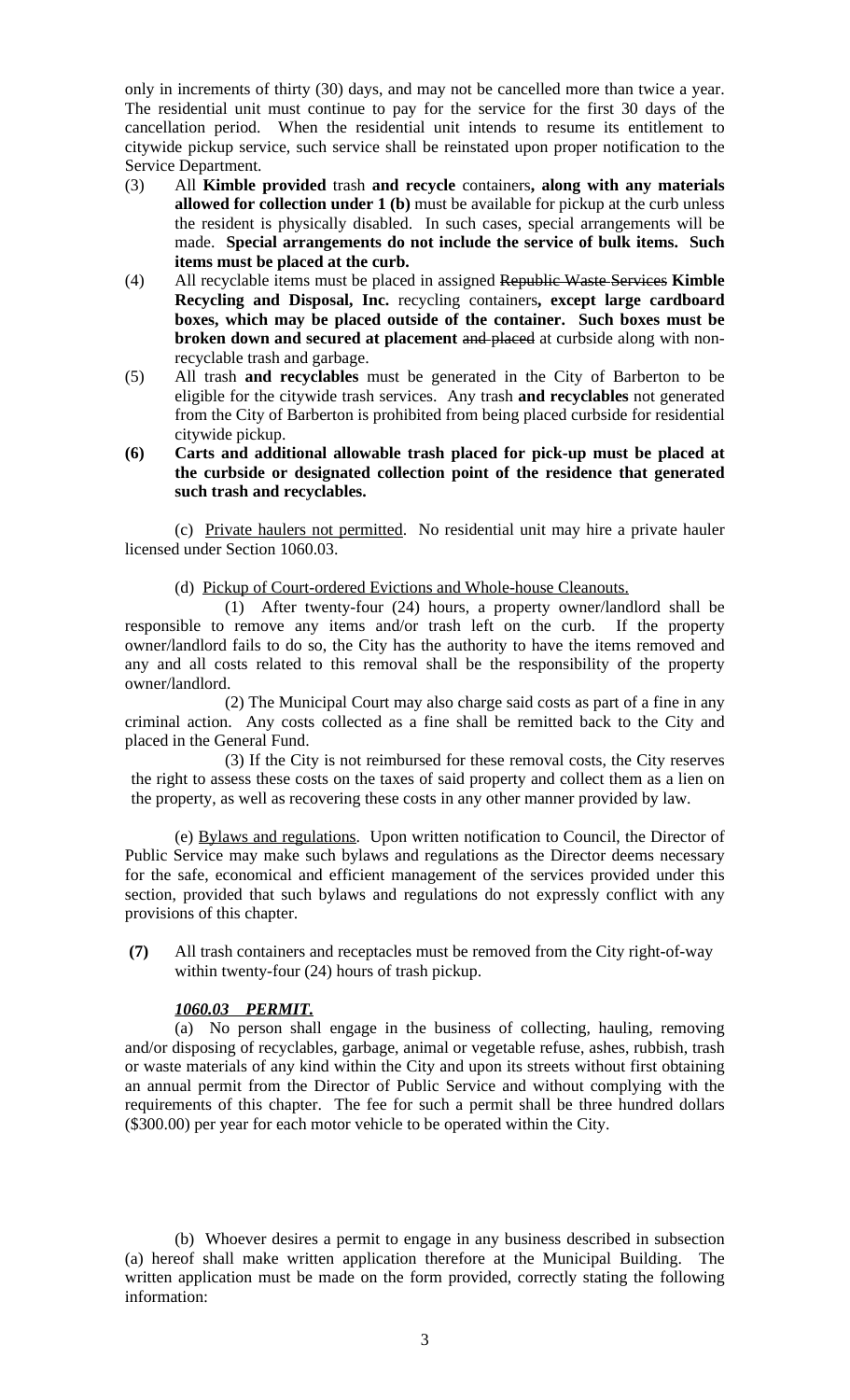- 1. The name, address and telephone number of applicant;
- 2. The make, model, year and current registration license of any motor vehicle used in the business;
- 3. A brief description of the type of materials to be collected;
- 4. The applicant's business name, address and telephone number;
- 5. The name, address and telephone number of each principal owner of the applicant;
- 6. The type of business (commercial or residential);
- 7. The location of the site for disposing of solid waste and recyclables;
- 8. A list of customers for whom the applicant has provided or is currently providing solid waste and commercial/ industrial recycling collection services.

(c) Upon payment by the applicant of a permit fee as set forth in subsection (a) hereof, the Director of Public Service shall issue to the applicant a permit, valid from the date of issuance to March 1 of the following year, together with a license identification to affix to each motor vehicle in an unobscured, conspicuous place. The permit fee shall be collected for the purpose of reimbursing the City for the cost of processing the permit application.

(d) Each permit holder shall be required to post with the City a five hundreddollar (\$500.00) cash or surety bond to insure the faithful performance of duties and responsibilities required of such permit holder by this chapter and by ordinances regulating vehicular traffic in the City as well as trash and recyclable collection and transportation.

(e) Each permit holder must carry proper liability insurance for each vehicle in the following amounts: personal injury, one million dollars (\$1,000,000.00) per person and one million dollars (\$1,000,000.00) per occurrence; property damage, three hundred thousand dollars (\$300,000.00) per occurrence.

(f) Each permit holder must provide the name of the facility to which the Municipal solid waste and recyclables are transported and disposed.

(g) Each permit holder, as well as any other trash collector or hauler, shall not operate within the City limits between the hours of 11:00 p.m. and 5:00 a.m.

### *1060.04 TRANSPORTING.*

Industrial, commercial or individual producers of refuse may transport such refuse through the streets of Barberton; provided, that such transport is made in trucks or vehicles so constructed as to prevent the leakage or scattering of the contents thereof. All such vehicles shall be provided with a suitable tarpaulin which shall at all times cover the contents thereof except when being loaded or unloaded. Further, the ultimate disposal of such garbage or refuse must be made without violating any other provisions of this chapter.

#### *1060.05 PROHIBITED DISPOSAL.*

No person within the limits of the City of Barberton shall throw any refuse upon the ground or bury the same upon any premises, public or private, or burn the same in any place, provided, however, that this section shall not prevent the use of mechanical disposal devices.

# *1060.06 BOARD OF SANITARY COLLECTION APPEALS. UTILITY BILLING REVIEW BOARD*

(a) Establishment; Right of Appeal; Hardship Cases. There is hereby established a Board of Sanitary Collection Appeals consisting of the Director of Public Service, a resident elector appointed by Council and a resident elector appointed by the Mayor. Any administrative decision made by any person charged with the enforcement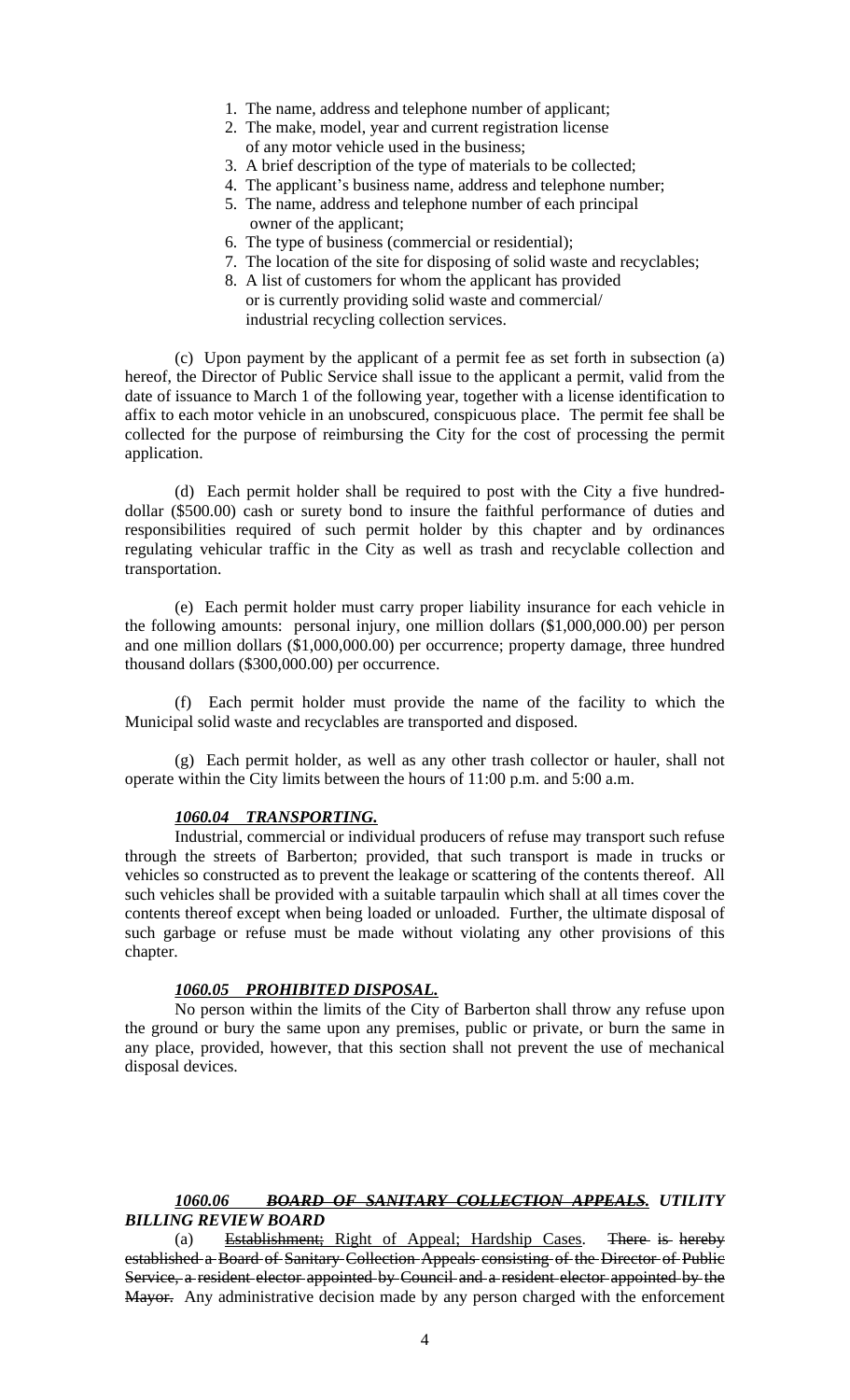of this chapter may be appealed to the Board of Sanitary Collection Appeals **Utility Billing Review Board** by any person claiming to be adversely affected by such decision. Where there are unnecessary hardships due to lack of adequate income, the Board of Sanitary Collection Appeals **Utility Billing Review Board** shall have the power, in a specific case, to authorize refuse **and recycle** collection without charge or for a reduced charge and to interpret any such provision in harmony with the general purpose and intent of this chapter so that the public health, safety and general welfare may be secured and so that substantial justice and equity may be done.

Meetings; Rules and Regulations. All meetings of the Board of Sanitary Collection Appeals shall be open to the public. The Board shall keep minutes of its proceedings showing the vote of each member upon every question, or if any member is absent or fails to vote, indicating such fact. The Board shall, from time to time, adopt such rules and regulations as it may deem necessary to carry into effect the provisions of this chapter. Two members shall constitute a quorum and two affirmative votes will be needed to pass any resolution or motion.

(c) Term: Compensation. The members of the Board of Sanitary Collection Appeals shall serve without compensation for a term of two years. However, the term of the first member appointed to the Board by the Mayor shall be for only one year.

# *1060.07 EXEMPTION FOR CITY.*

The City of Barberton is expressly exempted from the provisions of this chapter pertaining to permits or any other section of this chapter which might be construed as requiring the City of Barberton to pay any fee or obtain any permit or license.

## *1060.08 RESIDENTIAL PAYMENT FEES.*

Residents of the City will be charged **as provided in the Rate Schedule (a).** a fee of \$16.25 per month for the provision of curbside refuse and recyclable pick-up. Residents participating in the "Barberton Residential Services Relief Program" are eligible for a reduced fee **per the Rate Schedule (a).** of \$13.00 per month. The fees provided by **the Rate Schedule (a)** this section shall be included in monthly utility bills received by customers. All residents shall pay the required amount set by Republic Waste Services for a permit regarding the pickup of additional residential items too large for the assigned containers.

## **(a) Rate Schedule**

|                           | <b>April 1, 2018</b> | <b>March 1, 2019</b> | <b>March 1, 2020</b> | <b>March 1, 2021</b> | <b>March 1, 2022</b> |
|---------------------------|----------------------|----------------------|----------------------|----------------------|----------------------|
| <b>Monthly Rate</b>       | \$19.00              | \$19.45              | \$19.91              | \$20.38              | \$20.86              |
| <b>Residential Relief</b> |                      |                      |                      |                      |                      |
| <b>Program Rate</b>       | \$15.75              | \$16.20              | \$16.66              | \$17.13              | \$17.61              |

The fees laid out in the paragraph above are subject to future changes based upon provisions made in the Contract authorized by the within ordinance and as authorized by future legislation passed by City Council should any become necessary.

## *1060.99 PENALTY.*

Whoever violates any of the provisions of this chapter shall be deemed guilty of a misdemeanor of the third degree and shall be fined not more than five hundred dollars (\$500.00) or imprisoned not more than sixty (60) days, or both, for each offense. A separate offense shall be deemed committed each day during or on which a violation occurs or continues after the offender has been notified of the violation. The Barberton Building Commissioner shall have the authority to enforce this section under the provisions set out by the **ICC International** BOCA National Property Maintenance Code.

**SECTION 2.** That it is hereby found and determined that all formal actions of this Council concerning and relating to the passage of this ordinance were taken in an open meeting of this Council and that all deliberations of this Council and of any of its committees that resulted in such formal action were meetings open to the public in compliance with the law.